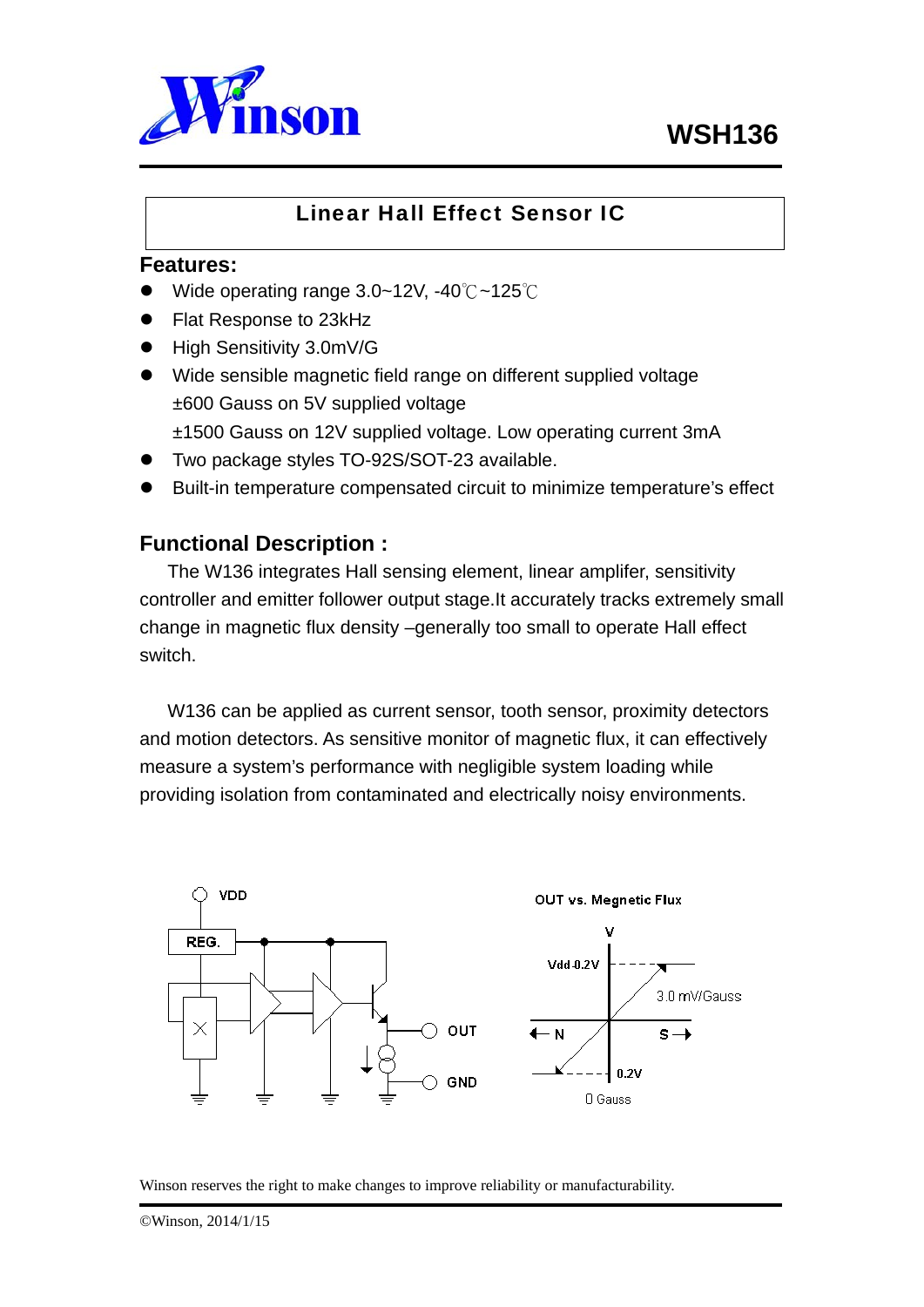



### ABSOLUTE MAXIMUM RATING

| Supply Voltage, Vdd ------------------------ 14V                                                                     |  |
|----------------------------------------------------------------------------------------------------------------------|--|
| Magnetic Flux Density, B ------------ <b>Unlimited</b>                                                               |  |
| Output Driving Current                                                                                               |  |
| Operating Temperature Range<br>Ta ------------------------------ - 40°C to +125°C                                    |  |
| Storage Temperature Range                                                                                            |  |
| Power Dissipation Pd<br>TO-92S ------------------------------- 450mW<br>SOT-23 ------------------------------- 350mW |  |



| WSH136-XPAN $\Box$ (TO-92S) |        |
|-----------------------------|--------|
| WSH136-XPCN $\Box$ (SOT-23) | 1: A C |

ORDER INFORMATION

| $1130 - 21111 - 110 - 2231$<br>WSH136-XPCN $\Box$ (SOT-23)<br>$\vdash$ Grade | 1: A Grade<br>2: B Grade |
|------------------------------------------------------------------------------|--------------------------|
| ps: $(T0.92S) - 1,000$ hag $(SOT-23) - 3,000$ reel                           |                          |

### Electrical Characteristics: **(T=+25˚C, Vdd=5.0V )**

| <b>Characteristic</b>    | Symbol           | <b>Test Conditions</b>                | Min  | <b>Typ</b> | <b>Max</b> | <b>Units</b>  |
|--------------------------|------------------|---------------------------------------|------|------------|------------|---------------|
| <b>Supply Voltage</b>    | Vcc              |                                       | 3.0  |            | 12         | V             |
| <b>Supply Current</b>    | Isupply          | B=0 Gauss                             |      | 3.0        | 5.0        | mA            |
| Quiescent Vout           | V <sub>0</sub> G | $B=0$ G (Grade A)                     | 2.45 | 2.5        | 2.55       | V             |
|                          |                  | $B=0$ G (Grade $B$ )                  | 2.35 | 2.5        | 2.65       | V             |
| Sensitivity              | $\wedge$ Vout    | $ B= 0 \text{ to } \pm 500 \text{ G}$ | 2.7  | 3.0        | 3.3        | mV/G          |
| <b>Bandwidth</b>         | <b>BW</b>        |                                       |      | 23         |            | kHz           |
| <b>Measurable Guass</b>  | <b>MGR</b>       | Vdd=5V                                |      | ±600       |            | Guass         |
| Range                    |                  | Vdd=12V                               |      | ±1500      |            |               |
| <b>Temperature Drift</b> | Vout             | B=0 Gauss                             |      | ±0.3       |            | $mV^{\circ}C$ |

All output-voltage measurements are made with a voltmeter having an input impedance of at least 100kΩ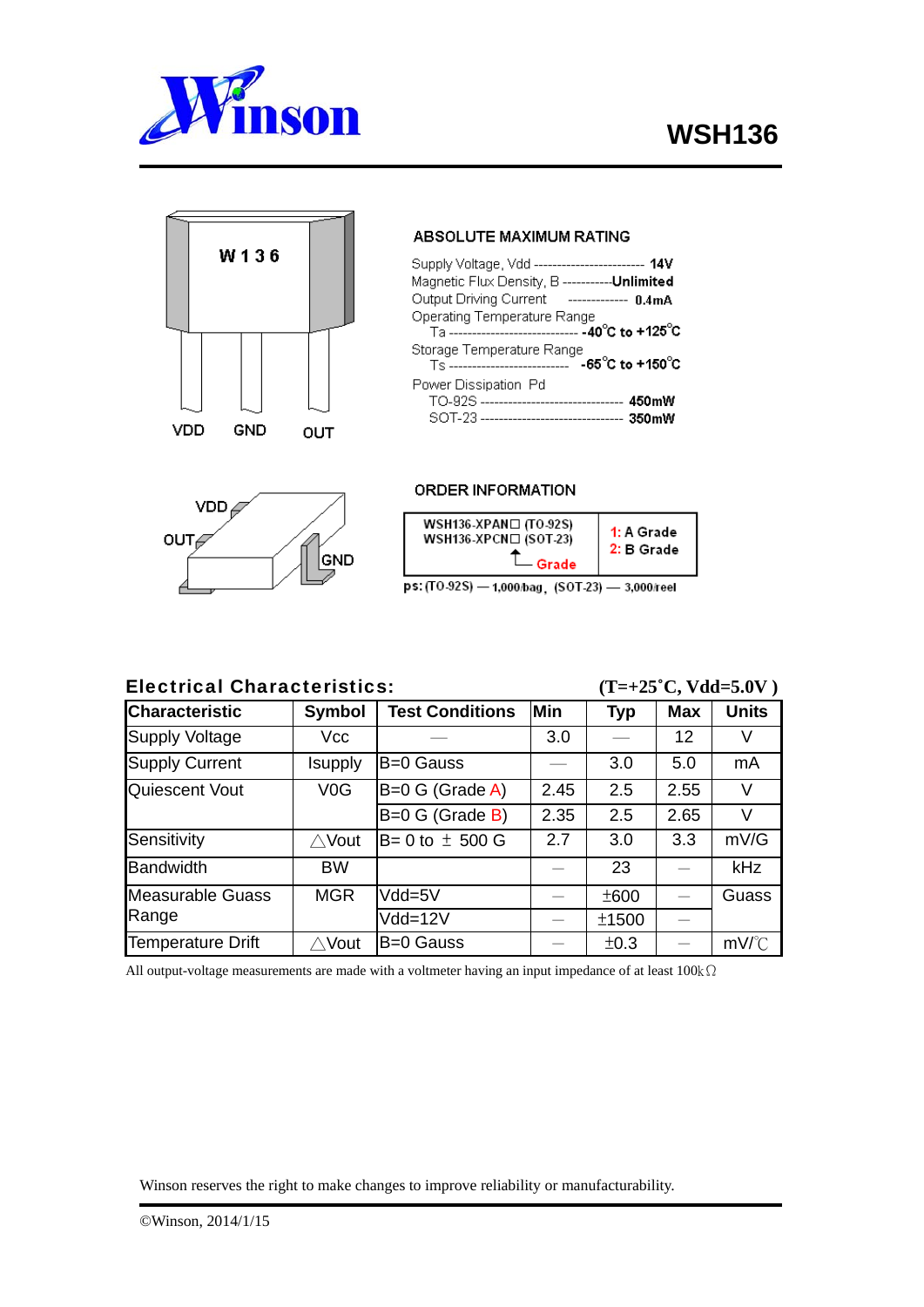

Package Information:

### **TO92S:**



### **SOT23:**

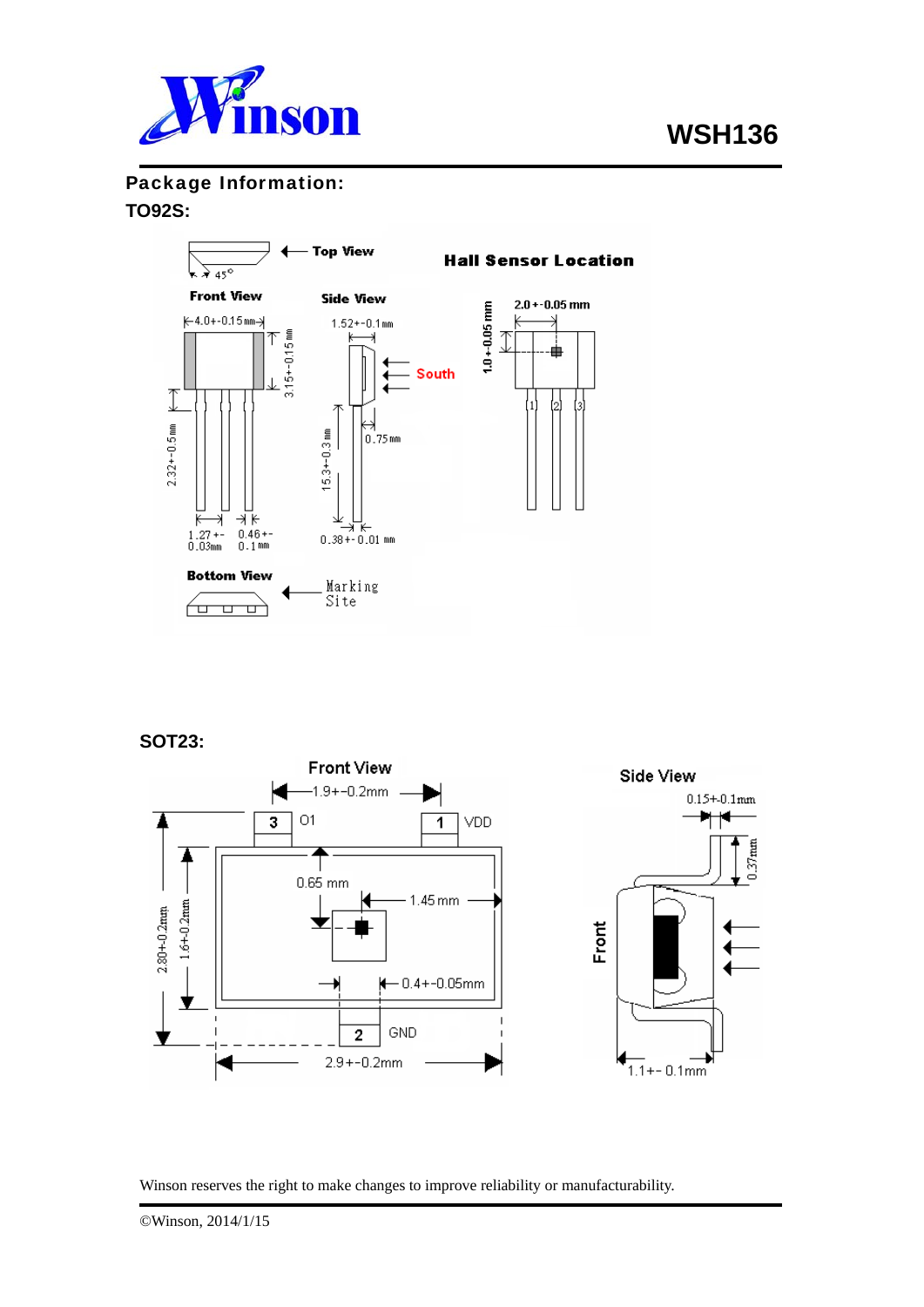

# **Electrical Characteristic Diagram:**